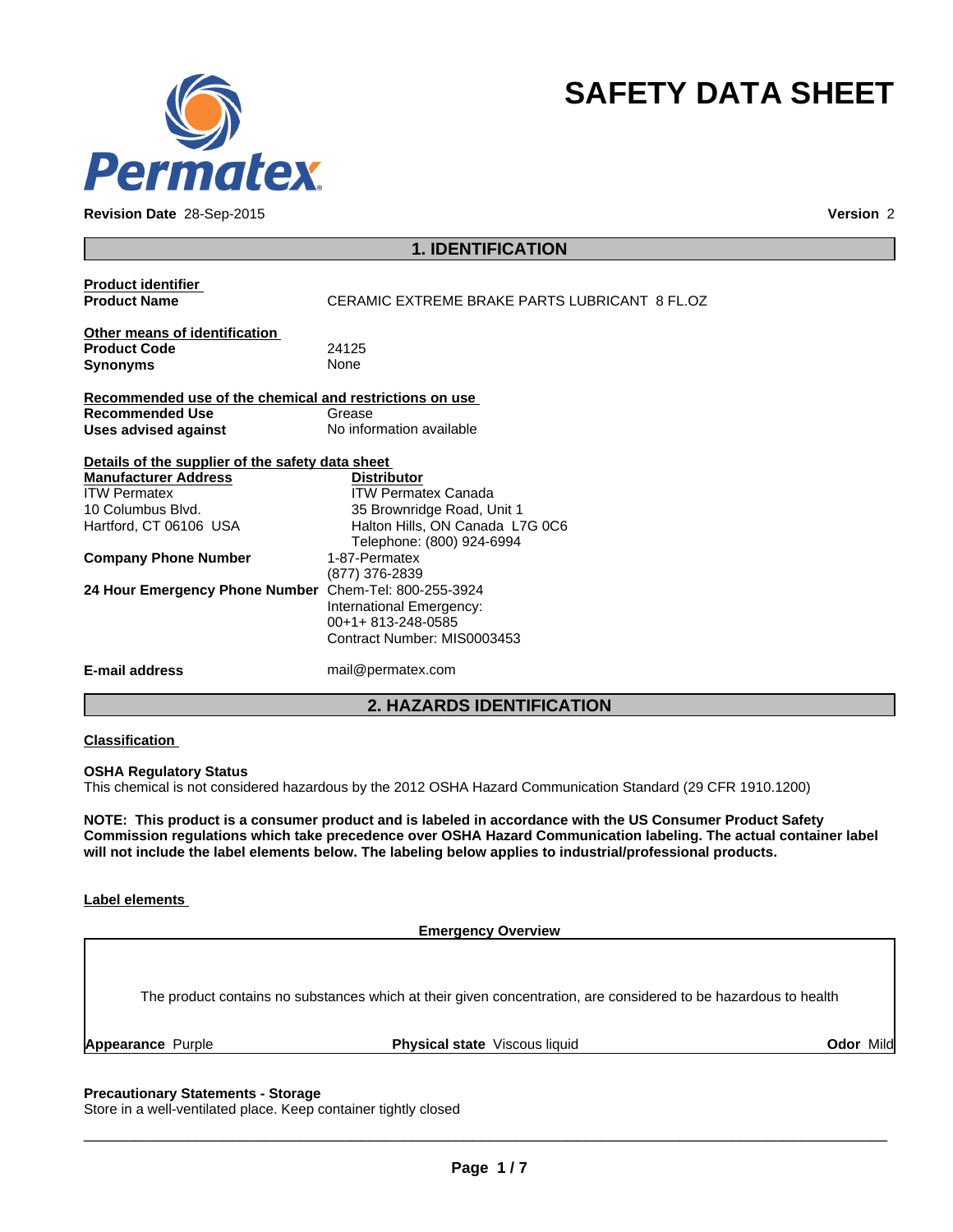#### **Precautionary Statements - Disposal**

Dispose of contents/container to an approved waste disposal plant

## **Hazards not otherwise classified (HNOC)**

Not applicable

#### **Other Information**

- Not applicable

Unknown acute toxicity 100 % of the mixture consists of ingredient(s) of unknown toxicity

\_\_\_\_\_\_\_\_\_\_\_\_\_\_\_\_\_\_\_\_\_\_\_\_\_\_\_\_\_\_\_\_\_\_\_\_\_\_\_\_\_\_\_\_\_\_\_\_\_\_\_\_\_\_\_\_\_\_\_\_\_\_\_\_\_\_\_\_\_\_\_\_\_\_\_\_\_\_\_\_\_\_\_\_\_\_\_\_\_\_\_\_\_

# **3. COMPOSITION/INFORMATION ON INGREDIENTS**

## **substance(s)**

| Name<br>`hen<br>нса                                                              | `AS No | Weight-%  | :arra<br>г.<br>つこしにに |
|----------------------------------------------------------------------------------|--------|-----------|----------------------|
| ECRET<br><b>SF</b><br>$\gamma_{\rm NL}$<br>ിഥ<br>ADE<br>BASE<br>нF<br>l I (<br>. |        | 100<br>60 |                      |

\*The exact percentage (concentration) of composition has been withheld as a trade secret.

| <b>4. FIRST AID MEASURES</b>                                               |                                                                                                                                                                                                  |  |
|----------------------------------------------------------------------------|--------------------------------------------------------------------------------------------------------------------------------------------------------------------------------------------------|--|
| Description of first aid measures                                          |                                                                                                                                                                                                  |  |
| <b>General advice</b>                                                      | Get medical advice/attention if you feel unwell.                                                                                                                                                 |  |
| Eye contact                                                                | IF IN EYES: Rinse cautiously with water for several minutes. Remove contact lenses, if<br>present and easy to do. Continue rinsing. If eye irritation persists: Get medical<br>advice/attention. |  |
| <b>Skin contact</b>                                                        | IF ON SKIN:. Wash skin with soap and water. If skin irritation persists, call a physician.<br>Wash contaminated clothing before reuse.                                                           |  |
| <b>Inhalation</b>                                                          | IF INHALED: Remove victim to fresh air and keep at rest in a position comfortable for<br>breathing. If symptoms persist, call a physician.                                                       |  |
| Ingestion                                                                  | IF SWALLOWED:. Do NOT induce vomiting. Never give anything by mouth to an<br>unconscious person. Call a physician.                                                                               |  |
| Self-protection of the first aider                                         | Use personal protective equipment as required. Avoid contact with skin, eyes or clothing.                                                                                                        |  |
| Most important symptoms and effects, both acute and delayed                |                                                                                                                                                                                                  |  |
| <b>Symptoms</b>                                                            | See section 2 for more information.                                                                                                                                                              |  |
| Indication of any immediate medical attention and special treatment needed |                                                                                                                                                                                                  |  |
| Note to physicians                                                         | Treat symptomatically.                                                                                                                                                                           |  |
|                                                                            | <b>5. FIRE-FIGHTING MEASURES</b>                                                                                                                                                                 |  |

#### **Suitable extinguishing media**

Carbon dioxide (CO2), Dry chemical, Foam

#### **Unsuitable extinguishing media** None.

#### **Specific hazards arising from the chemical** None in particular.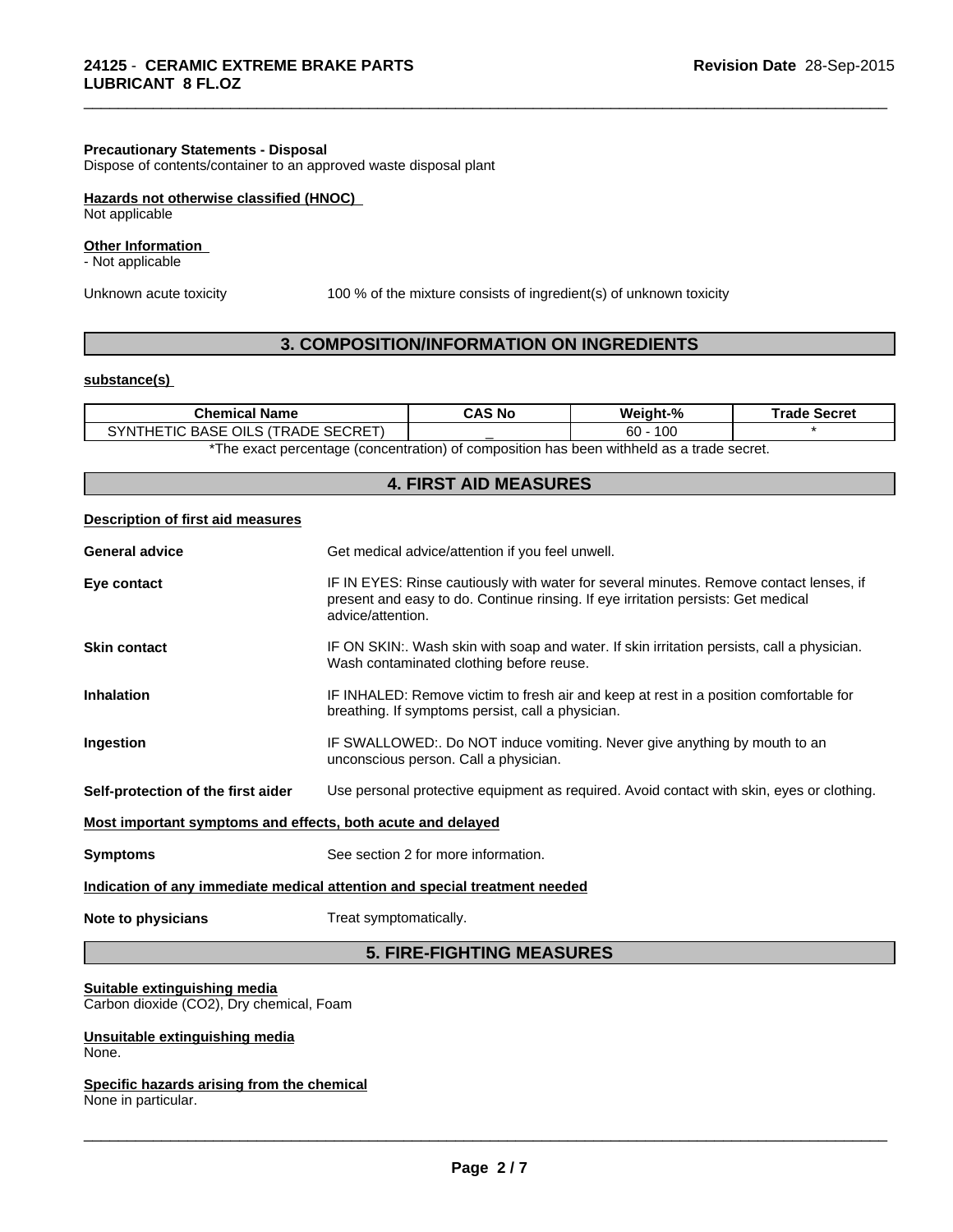## **Explosion data**

| <b>Sensitivity to Mechanical Impact</b> | None. |  |
|-----------------------------------------|-------|--|
| Sensitivity to Static Discharge         | None. |  |

## **Protective equipment and precautions for firefighters**

As in any fire, wear self-contained breathing apparatus pressure-demand, MSHA/NIOSH (approved or equivalent) and full protective gear.

\_\_\_\_\_\_\_\_\_\_\_\_\_\_\_\_\_\_\_\_\_\_\_\_\_\_\_\_\_\_\_\_\_\_\_\_\_\_\_\_\_\_\_\_\_\_\_\_\_\_\_\_\_\_\_\_\_\_\_\_\_\_\_\_\_\_\_\_\_\_\_\_\_\_\_\_\_\_\_\_\_\_\_\_\_\_\_\_\_\_\_\_\_

|                                                                                  | <b>6. ACCIDENTAL RELEASE MEASURES</b>                                                                                             |
|----------------------------------------------------------------------------------|-----------------------------------------------------------------------------------------------------------------------------------|
|                                                                                  | Personal precautions, protective equipment and emergency procedures                                                               |
| <b>Personal precautions</b>                                                      | Avoid contact with eyes and skin.                                                                                                 |
| <b>Environmental precautions</b>                                                 |                                                                                                                                   |
| <b>Environmental precautions</b>                                                 | Do not flush into surface water or sanitary sewer system. See Section 12 for additional<br>ecological Information.                |
| Methods and material for containment and cleaning up                             |                                                                                                                                   |
| <b>Methods for containment</b>                                                   | Prevent further leakage or spillage if safe to do so.                                                                             |
| Methods for cleaning up                                                          | Ensure adequate ventilation. Soak up with inert absorbent material. Sweep up and shovel<br>into suitable containers for disposal. |
| Prevention of secondary hazards                                                  | Clean contaminated objects and areas thoroughly observing environmental regulations.                                              |
|                                                                                  | 7. HANDLING AND STORAGE                                                                                                           |
| <b>Precautions for safe handling</b>                                             |                                                                                                                                   |
| Advice on safe handling                                                          | Handle in accordance with good industrial hygiene and safety practice. Wash thoroughly<br>after handling.                         |
| Conditions for safe storage, including any incompatibilities                     |                                                                                                                                   |
| <b>Storage Conditions</b>                                                        | Keep containers tightly closed in a dry, cool and well-ventilated place.                                                          |
| Incompatible materials                                                           | Strong oxidizing agents                                                                                                           |
|                                                                                  | 8. EXPOSURE CONTROLS/PERSONAL PROTECTION                                                                                          |
| <b>Control parameters</b>                                                        |                                                                                                                                   |
| <b>Exposure Guidelines</b><br>NIOSH IDLH Immediately Dangerous to Life or Health |                                                                                                                                   |
| <b>Appropriate engineering controls</b>                                          |                                                                                                                                   |
| <b>Engineering Controls</b>                                                      | Eyewash stations                                                                                                                  |
|                                                                                  | Individual protection measures, such as personal protective equipment                                                             |
| <b>Eye/face protection</b>                                                       | Wear safety glasses with side shields (or goggles).                                                                               |
| Skin and body protection                                                         | Rubber gloves.                                                                                                                    |
| <b>Respiratory protection</b>                                                    | None under normal use conditions.                                                                                                 |
| <b>General Hygiene Considerations</b>                                            | Handle in accordance with good industrial hygiene and safety practice. Regular cleaning of                                        |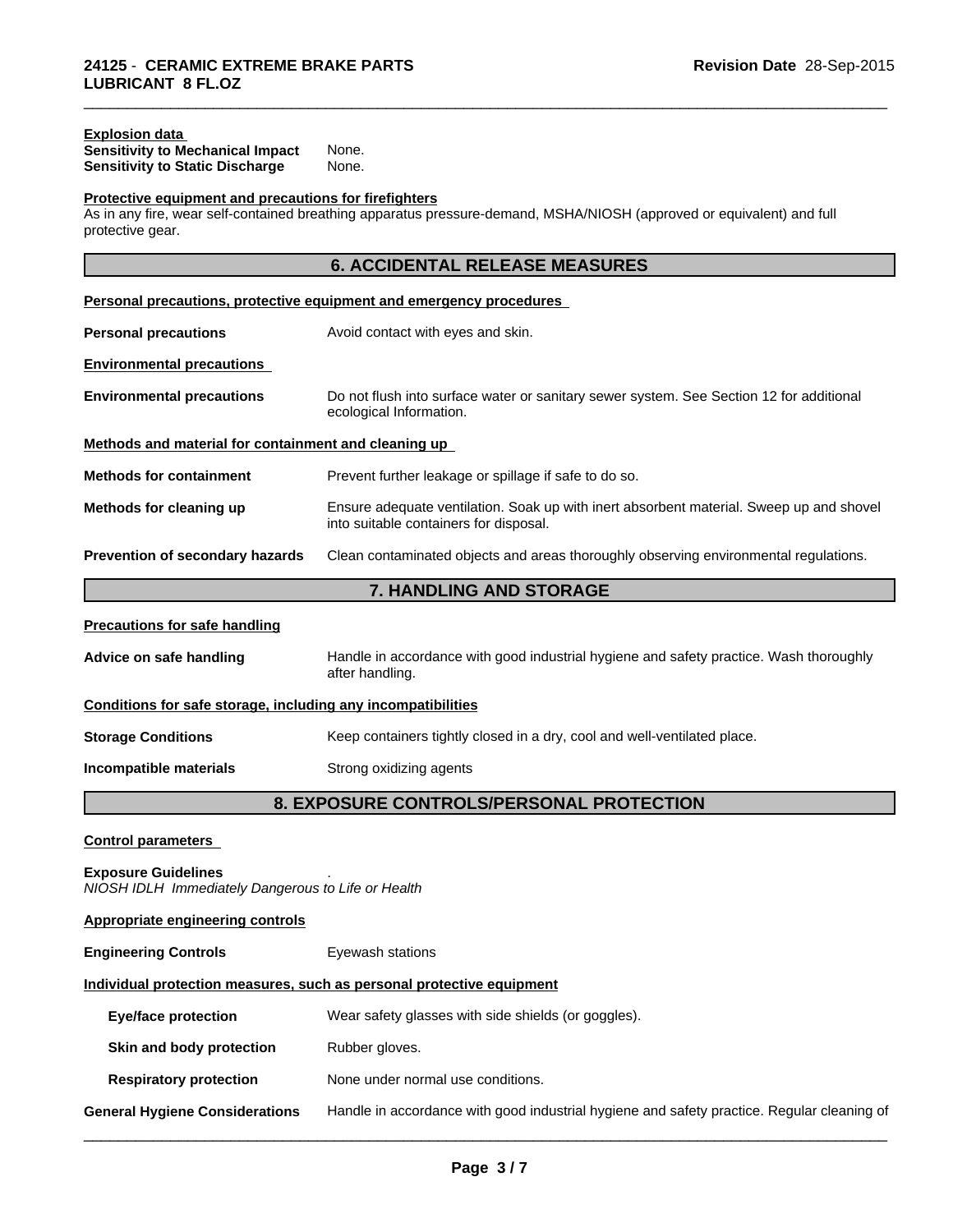equipment, work area and clothing is recommended.

\_\_\_\_\_\_\_\_\_\_\_\_\_\_\_\_\_\_\_\_\_\_\_\_\_\_\_\_\_\_\_\_\_\_\_\_\_\_\_\_\_\_\_\_\_\_\_\_\_\_\_\_\_\_\_\_\_\_\_\_\_\_\_\_\_\_\_\_\_\_\_\_\_\_\_\_\_\_\_\_\_\_\_\_\_\_\_\_\_\_\_\_\_

## **9. PHYSICAL AND CHEMICAL PROPERTIES**

## **Information on basic physical and chemical properties**

| <b>Physical state</b>            | Viscous liquid<br>Purple |                     |
|----------------------------------|--------------------------|---------------------|
| Appearance<br>Odor               | Mild                     |                     |
| <b>Odor threshold</b>            | No information available |                     |
|                                  |                          |                     |
| <b>Property</b>                  | <b>Values</b>            | Remarks • Method    |
| рH                               | Does not apply           |                     |
| Melting point / freezing point   | No information available |                     |
| Boiling point / boiling range    | No information available |                     |
| <b>Flash point</b>               | $> 260$ °C $/ > 500$ °F  | Cleveland Open Cup  |
| <b>Evaporation rate</b>          | < 1                      | Butyl acetate $= 1$ |
| Flammability (solid, gas)        | No information available |                     |
| <b>Flammability Limit in Air</b> |                          |                     |
| <b>Upper flammability limit:</b> | No information available |                     |
| Lower flammability limit:        | No information available |                     |
| Vapor pressure                   | Not Determined           |                     |
| <b>Vapor density</b>             | >1                       | $Air = 1$           |
| <b>Relative density</b>          | 0.94                     |                     |
| <b>Water solubility</b>          | Insoluble in water       |                     |
| Solubility in other solvents     | No information available |                     |
| <b>Partition coefficient</b>     | No information available |                     |
| <b>Autoignition temperature</b>  | No information available |                     |
| <b>Decomposition temperature</b> | No information available |                     |
| <b>Kinematic viscosity</b>       | No information available |                     |
| <b>Dynamic viscosity</b>         | No information available |                     |
| <b>Explosive properties</b>      | No information available |                     |
| <b>Oxidizing properties</b>      | No information available |                     |
| <b>Other Information</b>         |                          |                     |
| <b>Softening point</b>           | No information available |                     |
| Molecular weight                 | No information available |                     |
| <b>VOC Content (%)</b>           | 0                        |                     |
| <b>Density</b>                   | No information available |                     |
| <b>Bulk density</b>              | No information available |                     |

# **10. STABILITY AND REACTIVITY**

#### **Reactivity**

No data available

## **Chemical stability**

Stable under recommended storage conditions

## **Possibility of Hazardous Reactions**

None under normal processing.

### **Conditions to avoid**

Excessive heat.

# **Incompatible materials**

Strong oxidizing agents

## **Hazardous Decomposition Products**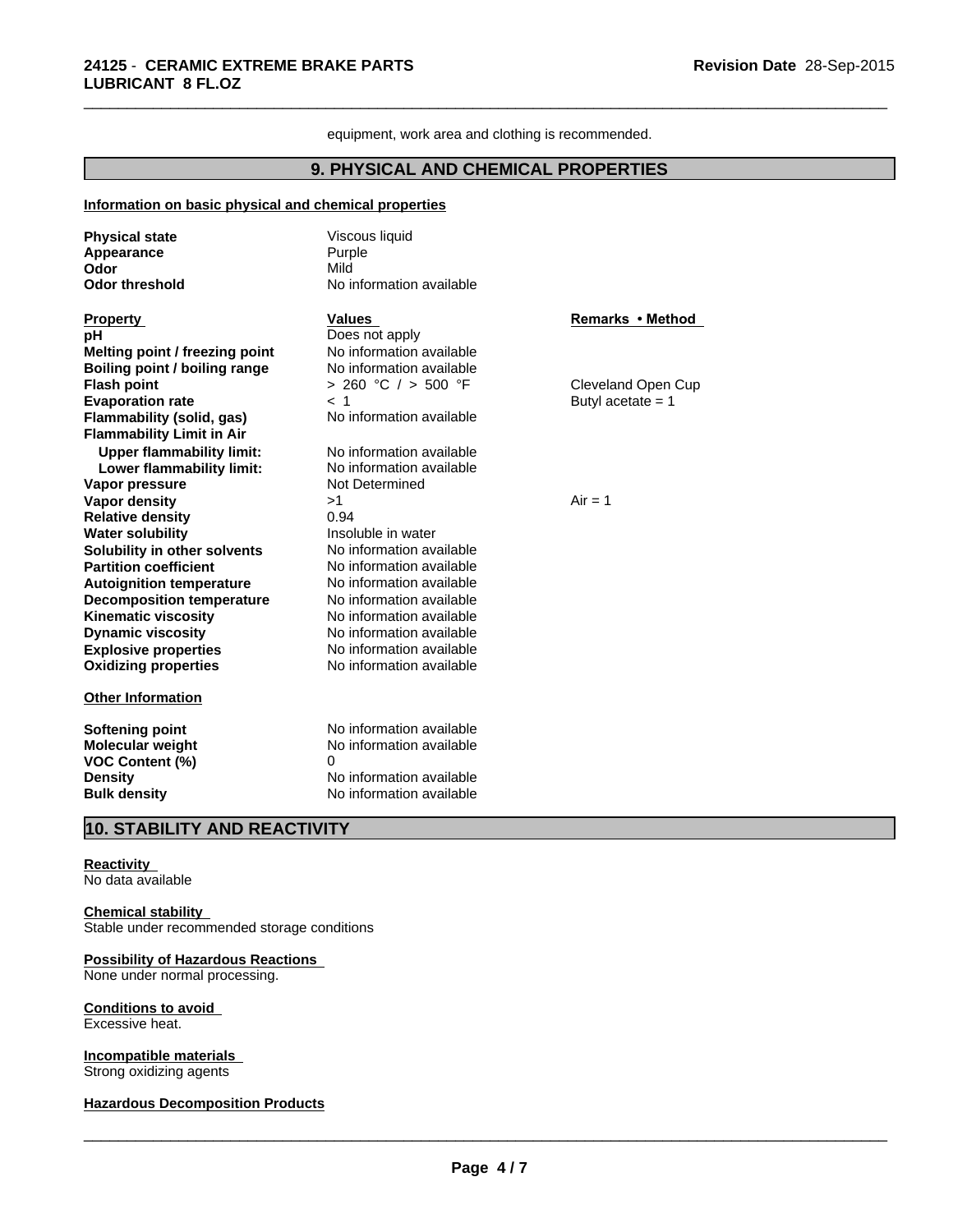Carbon oxides Halogenated compounds Metal oxides

## **11. TOXICOLOGICAL INFORMATION**

## **Information on likely routes of exposure**

| <b>Inhalation</b>   | May cause irritation of respiratory tract.                                         |
|---------------------|------------------------------------------------------------------------------------|
| Eye contact         | Contact with eyes may cause irritation. May cause redness and tearing of the eyes. |
| <b>Skin contact</b> | May cause skin irritation and/or dermatitis.                                       |
| Ingestion           | Ingestion may cause irritation to mucous membranes.                                |

## **Information on toxicological effects**

| <b>Symptoms</b> | No information available. |
|-----------------|---------------------------|
|                 |                           |

#### **Delayed and immediate effects as well as chronic effects from short and long-term exposure**

| <b>Sensitization</b>   | No information available. |
|------------------------|---------------------------|
| Germ cell mutagenicity | No information available. |
| Carcinogenicity        | No information available. |

# **12. ECOLOGICAL INFORMATION**

## **Ecotoxicity**

100 % of the mixture consists of components(s) of unknown hazards to the aquatic environment

## **Persistence and degradability**

No information available.

**Bioaccumulation** No information available.

**Mobility** No information available.

#### **Other adverse effects**

No information available

# **13. DISPOSAL CONSIDERATIONS**

| Waste treatment methods       |                                                                                                        |
|-------------------------------|--------------------------------------------------------------------------------------------------------|
| <b>Disposal of wastes</b>     | Disposal should be in accordance with applicable regional, national and local laws and<br>regulations. |
| <b>Contaminated packaging</b> | Do not reuse container.                                                                                |
| <b>US EPA Waste Number</b>    | Not applicable                                                                                         |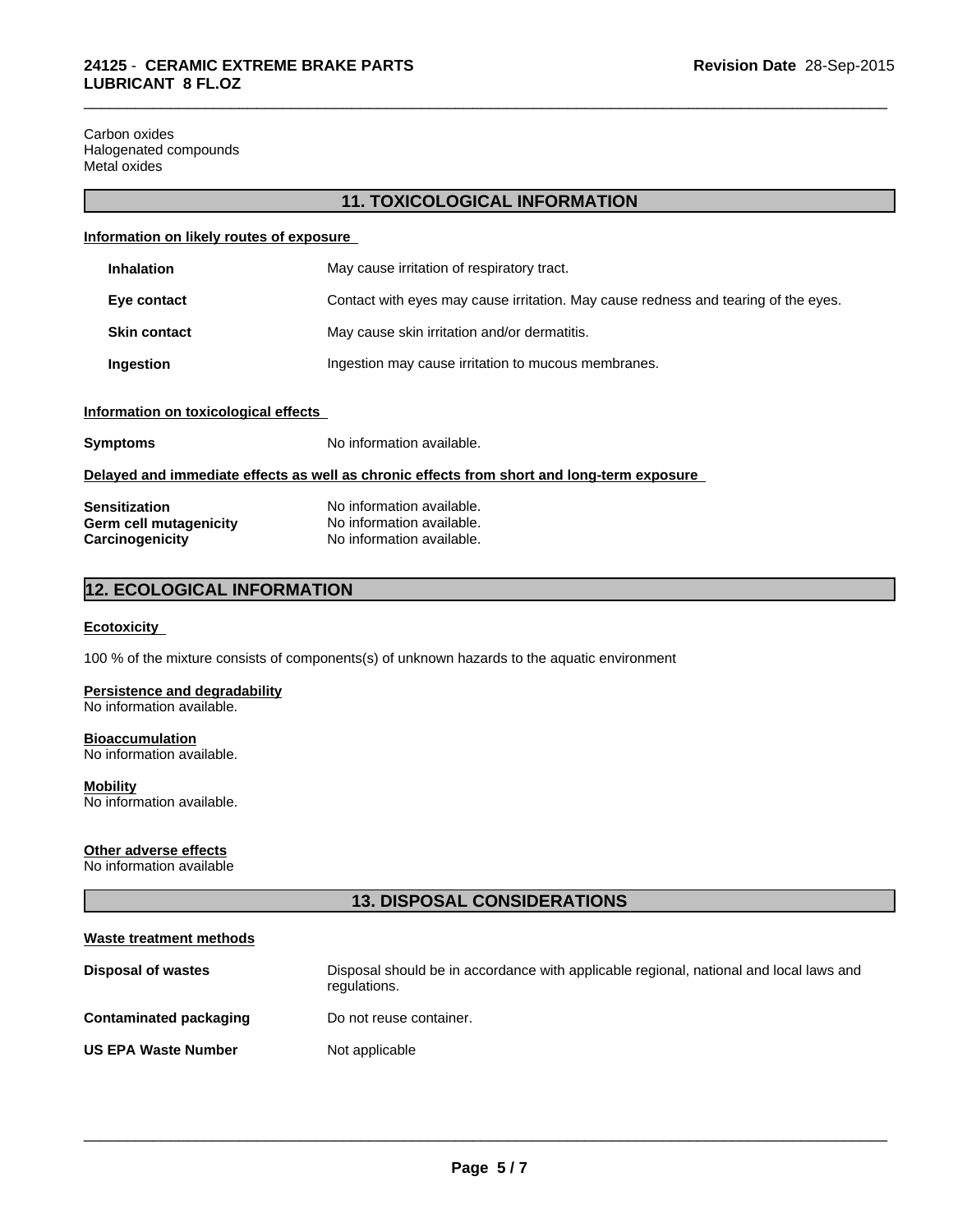# **14. TRANSPORT INFORMATION**

\_\_\_\_\_\_\_\_\_\_\_\_\_\_\_\_\_\_\_\_\_\_\_\_\_\_\_\_\_\_\_\_\_\_\_\_\_\_\_\_\_\_\_\_\_\_\_\_\_\_\_\_\_\_\_\_\_\_\_\_\_\_\_\_\_\_\_\_\_\_\_\_\_\_\_\_\_\_\_\_\_\_\_\_\_\_\_\_\_\_\_\_\_

| DOT<br>Proper shipping name:         | Not regulated |
|--------------------------------------|---------------|
| IATA<br>Proper shipping name:        | Not regulated |
| <b>IMDG</b><br>Proper shipping name: | Not regulated |

# **15. REGULATORY INFORMATION**

| <b>International Inventories</b> |                |
|----------------------------------|----------------|
| <b>TSCA</b>                      | Complies       |
| <b>DSL/NDSL</b>                  | Complies       |
| <b>EINECS/ELINCS</b>             | Complies       |
| <b>ENCS</b>                      | Not determined |
| <b>IECSC</b>                     | Complies       |
| <b>KECL</b>                      | Complies       |
| <b>PICCS</b>                     | Complies       |
| <b>AICS</b>                      | Complies       |

**Legend:** 

**TSCA** - United States Toxic Substances Control Act Section 8(b) Inventory **DSL/NDSL** - Canadian Domestic Substances List/Non-Domestic Substances List **EINECS/ELINCS** - European Inventory of Existing Chemical Substances/European List of Notified Chemical Substances **ENCS** - Japan Existing and New Chemical Substances **IECSC** - China Inventory of Existing Chemical Substances **KECL** - Korean Existing and Evaluated Chemical Substances **PICCS** - Philippines Inventory of Chemicals and Chemical Substances **AICS** - Australian Inventory of Chemical Substances

#### **US Federal Regulations**

## **SARA 313**

Section 313 of Title III of the Superfund Amendments and Reauthorization Act of 1986 (SARA). This product does not contain any chemicals which are subject to the reporting requirements of the Act and Title 40 of the Code of Federal Regulations, Part 372

## **SARA 311/312 Hazard Categories**

| Acute health hazard               | Yes |  |
|-----------------------------------|-----|--|
| Chronic Health Hazard             | No. |  |
| Fire hazard                       | N∩  |  |
| Sudden release of pressure hazard | No. |  |
| <b>Reactive Hazard</b>            | N٥  |  |

#### **CWA (Clean Water Act)**

This product contains the following substances which are regulated pollutants pursuant to the Clean Water Act (40 CFR 122.21 and 40 CFR 122.42)

#### **CERCLA**

This material, as supplied, does not contain any substances regulated as hazardous substances under the Comprehensive Environmental Response Compensation and Liability Act (CERCLA) (40 CFR 302) or the Superfund Amendments and Reauthorization Act (SARA) (40 CFR 355). There may be specific reporting requirements at the local, regional, or state level pertaining to releases of this material

## **US State Regulations**

#### **California Proposition 65**

WARNING: This product contains chemicals known to the state of California to cause birth defects or other reproductive harm